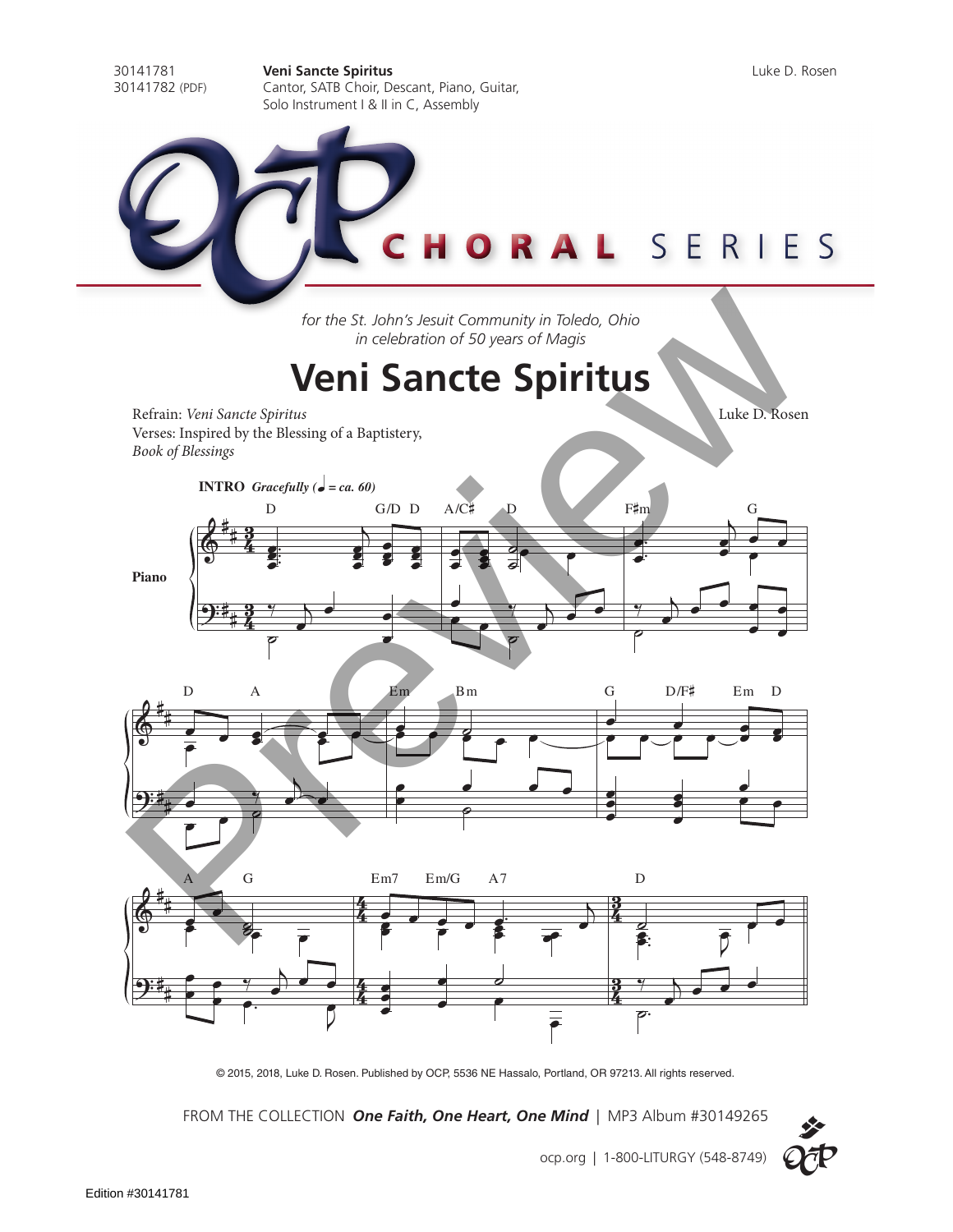

## % **REFRAIN: 1st time: Cantor; thereafter: All**



Edition 30141781 Veni Sancte Spiritus Printed in USA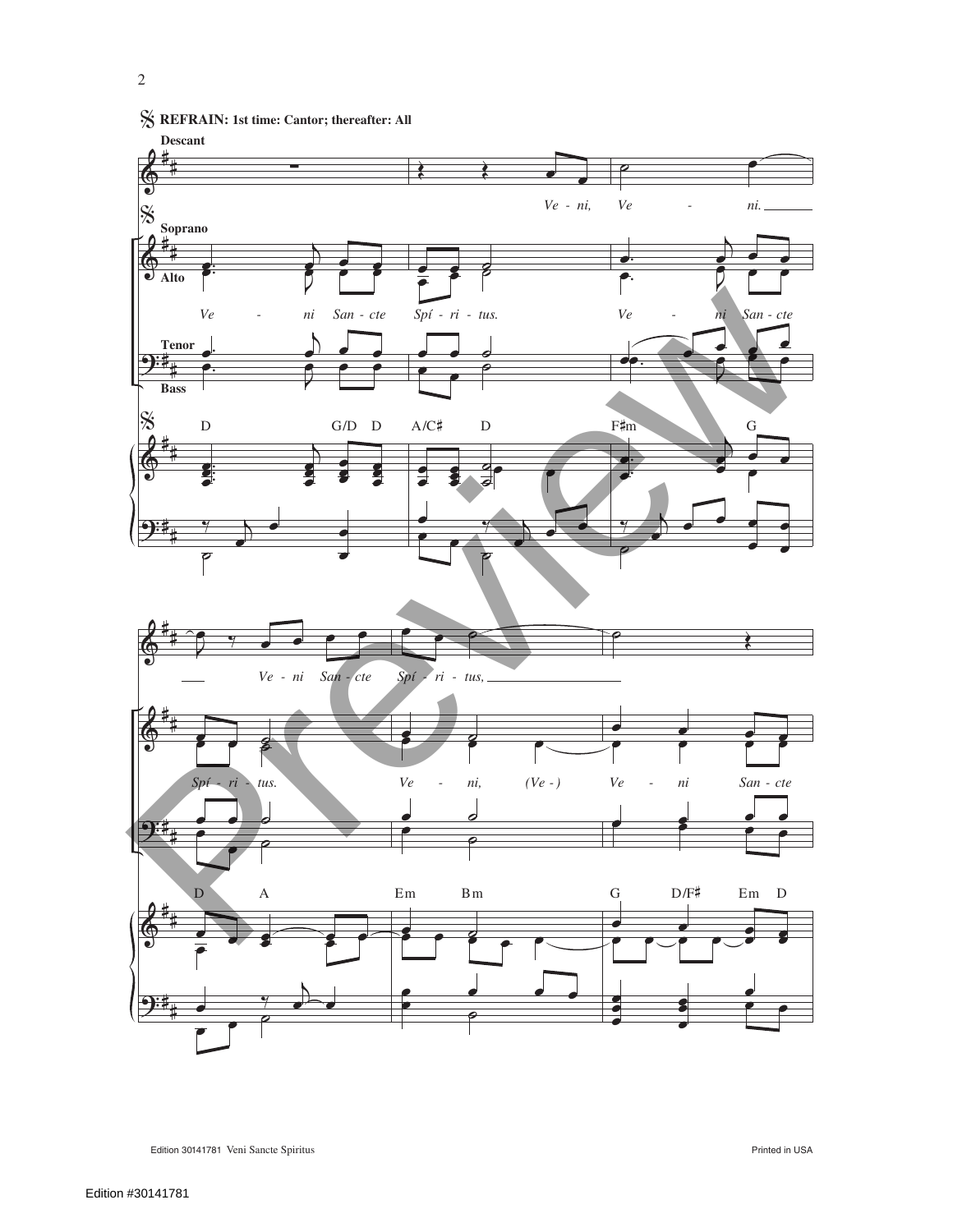

3

Veni Sancte Spiritus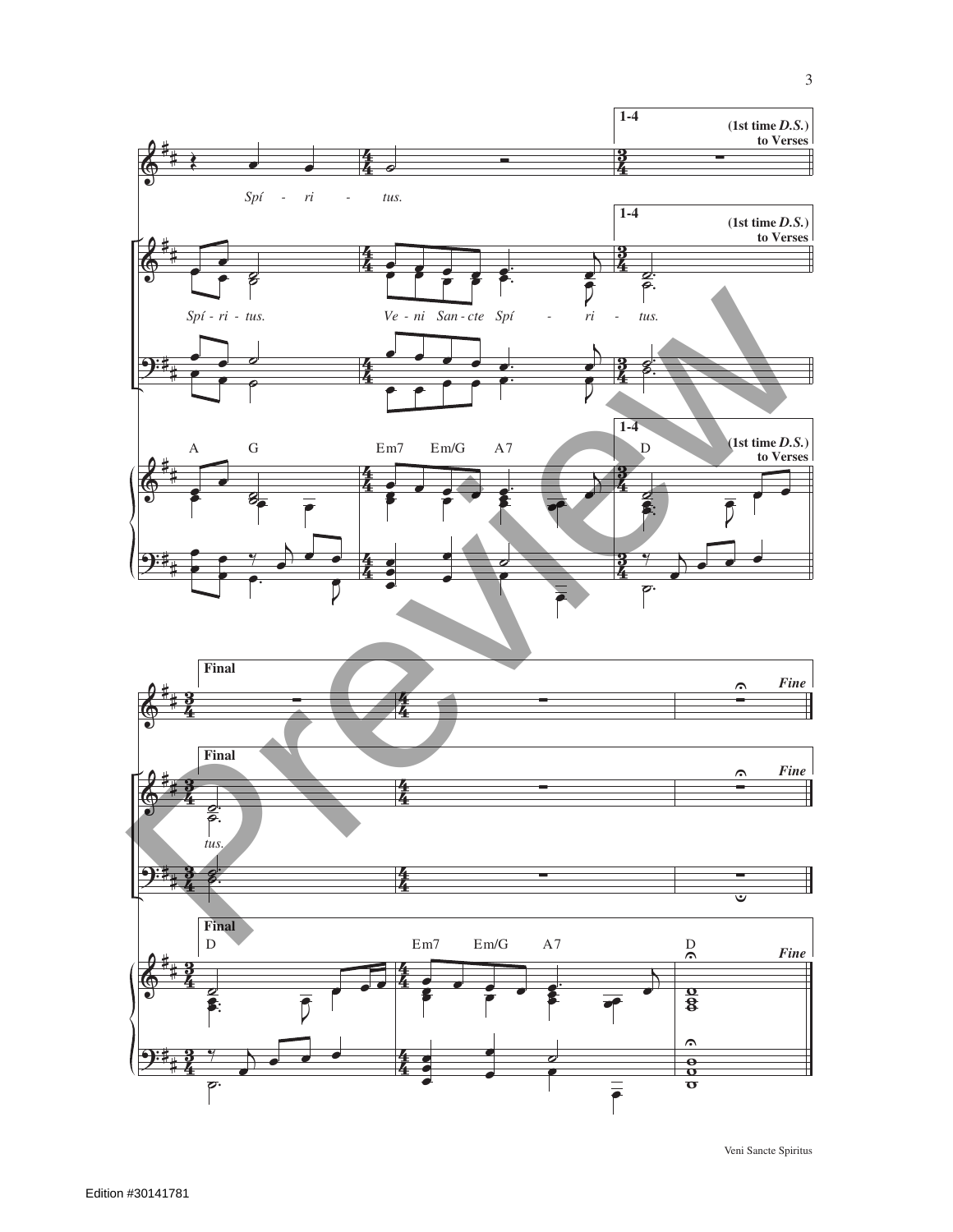**VERSES: Unison**



Veni Sancte Spiritus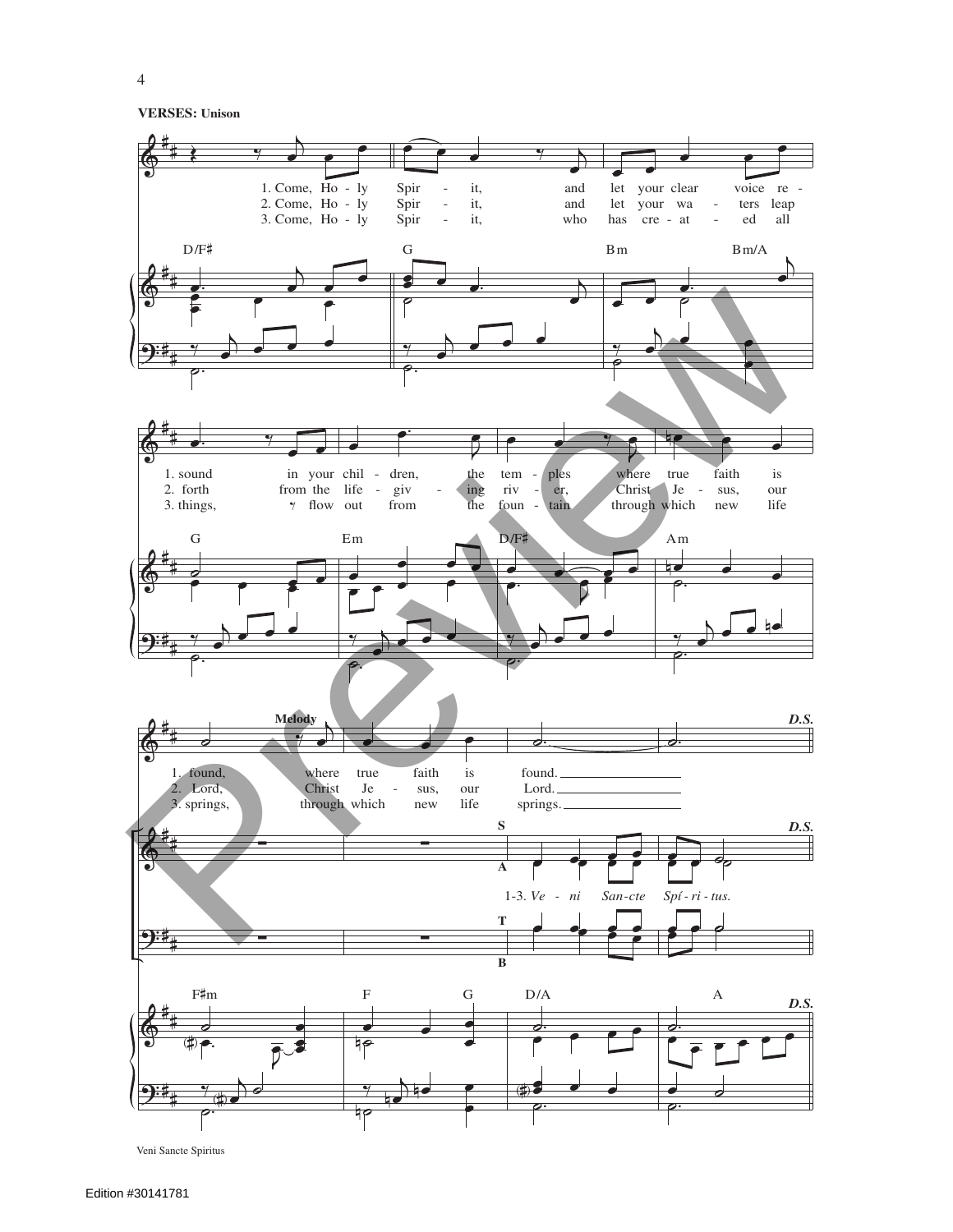## Veni Sancte Spiritus

SOLO INSTRUMENT I & II in C Luke D. Rosen









**VERSES 1-3**

**II**



© 2015, 2018, Luke D. Rosen. Published by OCP, 5536 NE Hassalo, Portland, OR 97213. All rights reserved.

 $\begin{array}{c}\n\bullet \\
\hline\n\end{array}$ 

 $\begin{array}{c}\n\bullet \\
\bullet\n\end{array}$ 

 $\frac{3}{4}$ **3**  **ِ.**<br>ا⊗

˙.

è

œ

3<br>4 <u>ទ្</u>

 $\bigcirc$ 

 $\bigcirc$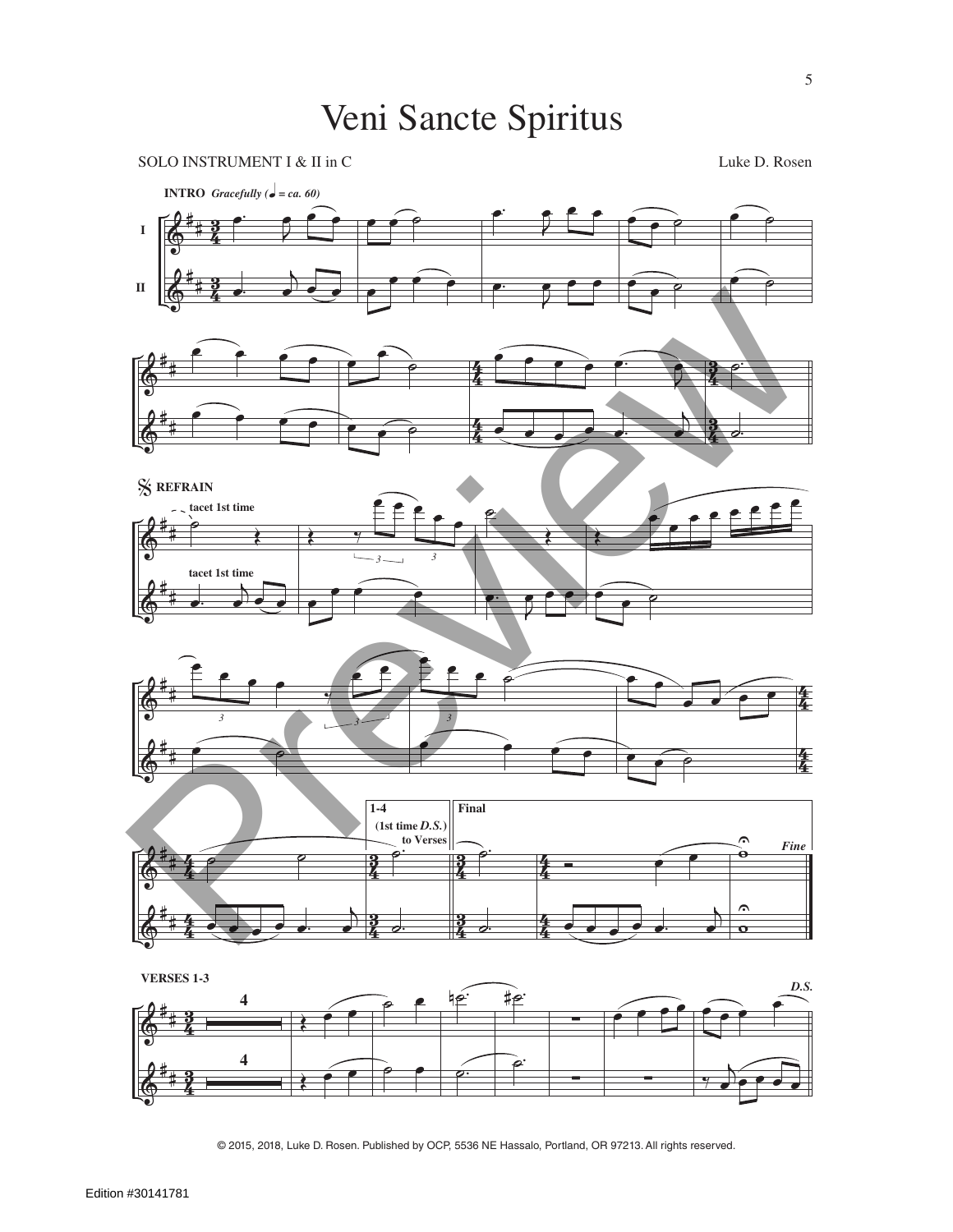*for the St. John's Jesuit Community in Toledo, Ohio in celebration of 50 years of Magis*

## Veni Sancte Spiritus

*(Guitar/Vocal)*

Refrain: *Veni Sancte Spiritus* Luke D. Rosen Verses: Inspired by the Blessing of a Baptistery, *Book of Blessings*



© 2015, 2018, Luke D. Rosen. Published by OCP, 5536 NE Hassalo, Portland, OR 97213. All rights reserved.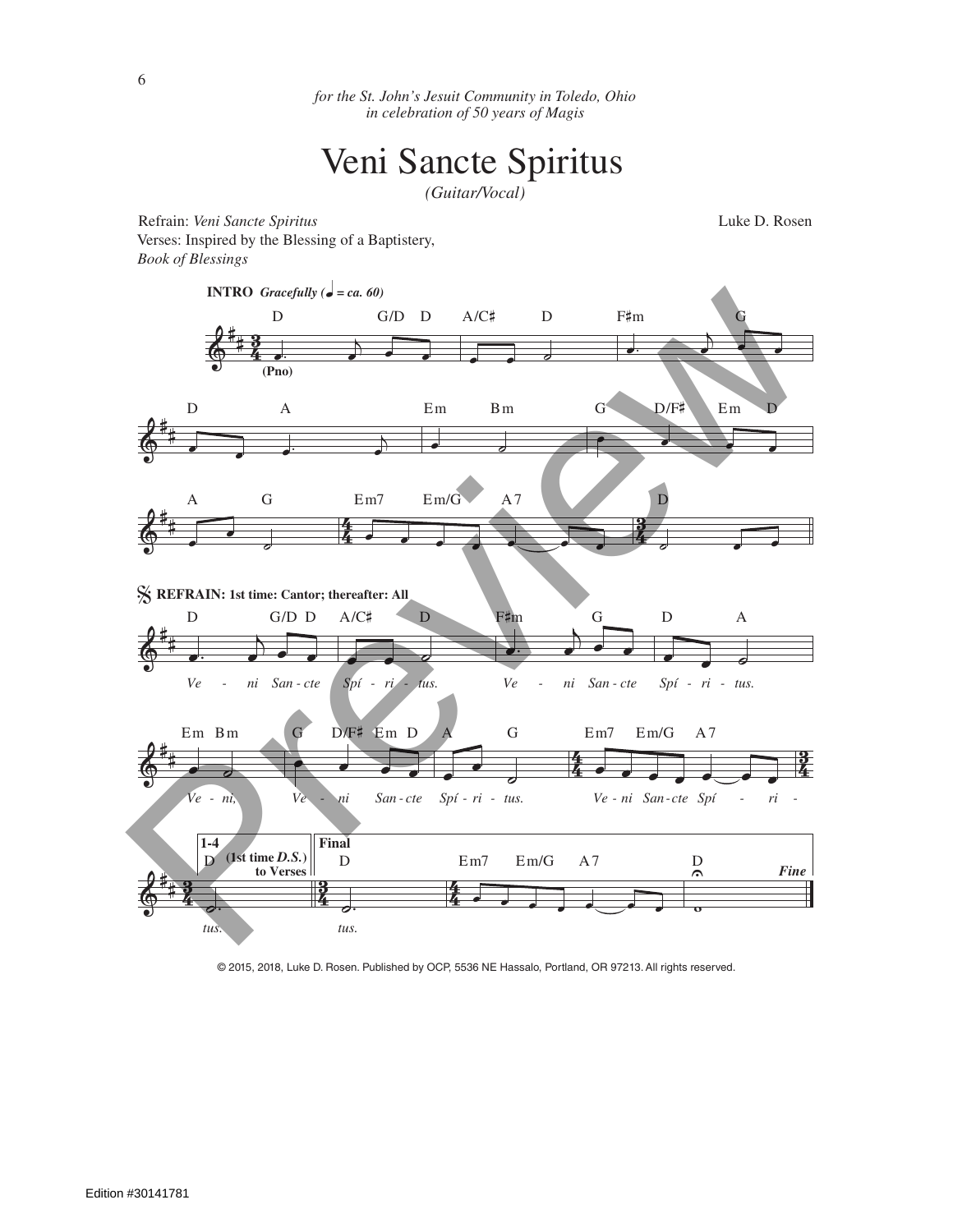